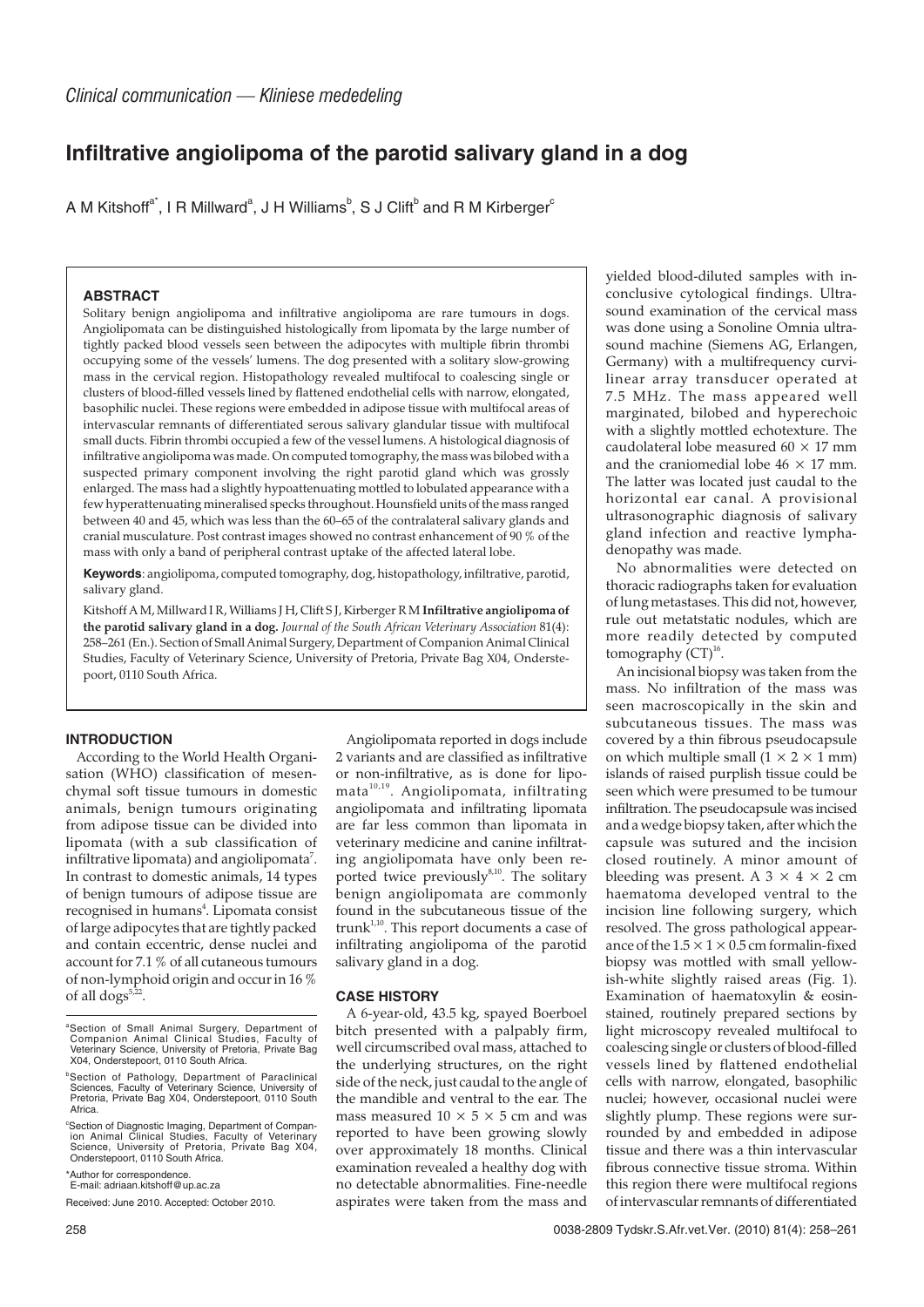serous salivary glandular tissue with multifocal small ducts (Fig. 2). Fibrin thrombi occupied a few of the vessel lumens (Fig. 3).

Blood oozed from the incision line starting 4 days after the biopsies were taken. The aetiology was uncertain but trauma to the area was suspected. Two weeks later the dog had a CT examination to evaluate potential thoracic metastasis and the extent of the mass and infiltration for surgical planning. At presentation the dog had a small  $1 \times 2$  cm well granulating wound in the distal aspect of the original biopsy site. The dog was premedicated intravenously with morphine sulphate (Morphine sulphate Fresenius PF, Fresenius kabi, 10 mg/ml) at a dose of 0.2 mg/kg and diazepam (Pax, Aspen pharmacare, 10 mg/2 m $\ell$ ) at a dose of 0.4 mg/kg. Five minutes later the dog was induced with intravenous Propofol (Diprivan, Astra-Zeneca, 10 mg/m $\ell$ ) at a dose of 4 mg/kg and maintained under anaesthesia using isoflurane (Halocarbon, Halocarbon Products Corporation). The patient was placed symmetrically in sternal recumbency with her thoracic limbs pulled cranially. A CT was performed with an Emotion Duo helical dual slice CT machine (Siemens AG, Erlangen, Germany). Non-contrast scans were performed on the thorax and head region followed by manual intravenous contrast administration (1 m $\psi$ kg Iohexal 300 mgI/m $\ell$  (Omnipaque 300, GE Healthcare)) as a bolus followed 5 minutes later by another head scan. The images were examined in bone, lung and soft tissue windows and were reconstructed into dorsal and sagittal planes. There was no evidence of thoracic or regional lymph node metastasis or underlying osseous changes. The mass was bilobed with a suspected primary component involving the right parotid gland which was grossly enlarged and measured  $81 \times 27 \times 29$  mm. Cranioventrally the mass extended medially to form another lobe measuring  $56 \times$  $31 \times 49$  mm medial to the mandibular salivary gland. The mass displaced the trachea and associated structures to the left and ipsilateral mandibular salivary gland to the right. The mass had a slightly hypo-attenuating mottled to lobulated appearance with a few hyperattenuating mineralised specks throughout. Ventrolaterally to the mass 2 small pockets of gas were seen. The mass appeared to involve the insertions of both the sternothyroideus and the sternohyoideus muscles. The Hounsfield units (HU) of the mass were in the range of 40–45, which was less than the 60–65 of the contralateral salivary glands and cranial musculature. Post contrast images of the mass



Fig. 1: **Cut surface of the formalin-fixed biopsy showing the gross pathology. Note the mottled appearance with slightly raised, small, yellowish-white areas.**



Fig. 2: **Haematoxylin & eosin-stained routinely prepared histopathology sections showing multifocal to coalescing single or clusters of blood-filled vessels lined by flattened endothelial cells with narrow,elongated,basophilic nuclei.These regions were surrounded by and embedded in adipose tissue. Intervascular multifocal regions of serous salivary glandular tissue** (open arrows) **with multifocal small salivary ducts** (solid arrow).



Fig. 3: **Haematoxylin & eosin-stained, routinely prepared histopathology sections showing small amounts of adipose tissue between vascular channels and a dilated vessel containing an organising fibrin thrombus** (solid arrow)**.**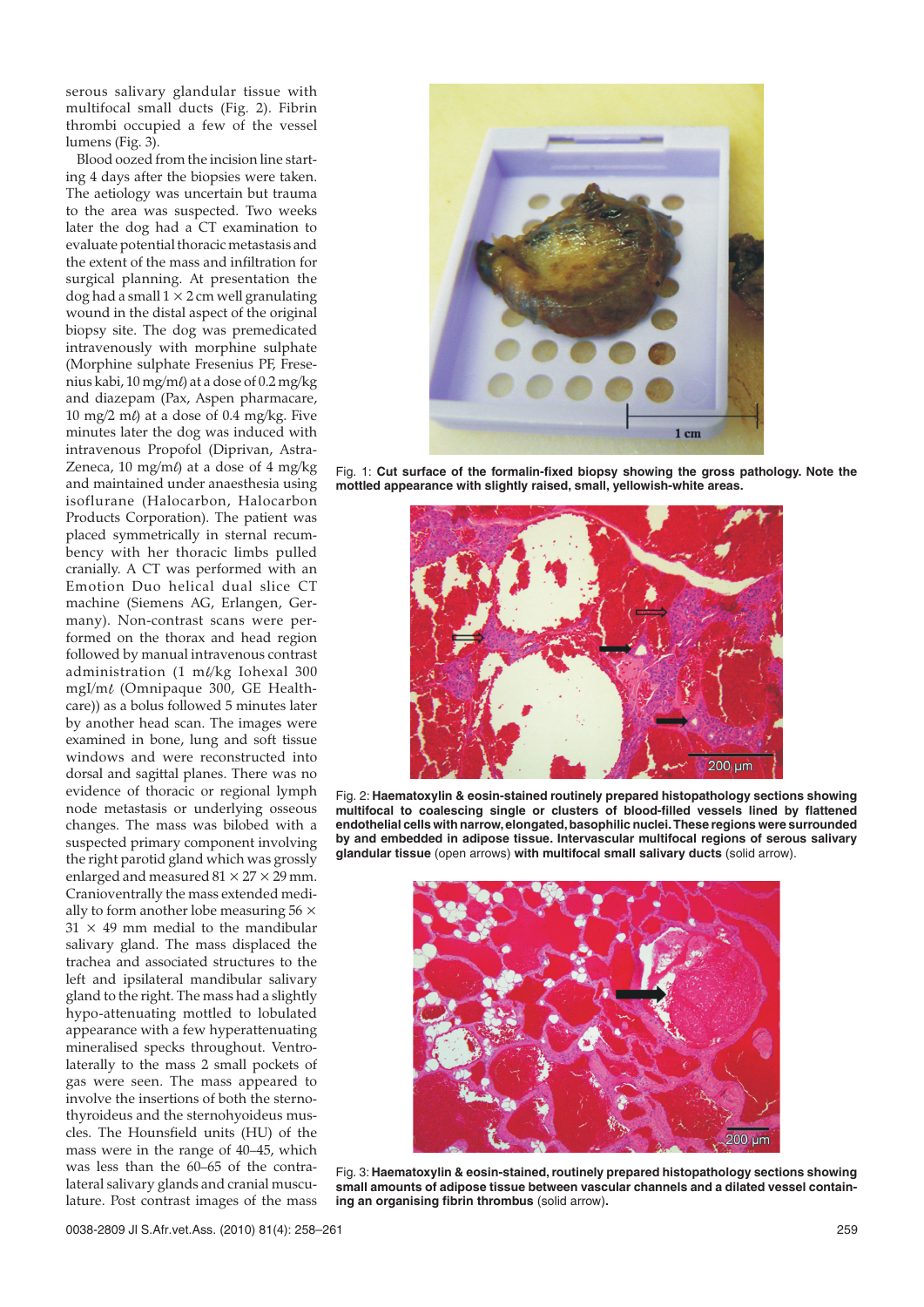

Fig. 4: **Post contrast CT images of the cranial cervical caudal head region** (window width = 200 and window level = 40 and slice thickness 1.5 mm)**.** a**, Dorsal plane showing the right-sided mass just caudal to the angle of the mandible.** b**, Transverse plane through the caudal occipital area** (represented by line in 4a)**. Note the right-sided mass effect when compared to the left side and the displaced trachea. Centrally the contrast enhanced hyperattenuating mandibular salivary gland can be seen** (solid arrow) **lying between the lateral and medial lobes of the mass. Note the peripheral contrast enhancement of the lateral mass indicative of remnant parotid tissue. On the extreme right side of the image are 2 hypoattenuating gas bubbles.**

made 5 minutes after contrast injection showed no contrast enhancement of 90 % of the mass with only a band of contrast uptake on the ventral, lateral and dorsal aspect of the affected lateral lobe (Fig. 4 a,b). This appeared to be consistent with normal salivary tissue as the normal salivary glands uptake had a similar HU.

The owner declined further surgery. However, 14 months after diagnosis the dog is reported to be doing well although the mass has increased in size by approximately 30 %.

#### **DISCUSSION**

Lipomata are frequently seen in small animals; female dogs and entire male cats seem to be predisposed<sup>5</sup>. Tumours of adipose tissue can be divided into infiltrating lipomata, angiolipomata and liposarcomata $6,7$ . Recently other benign tumours of adipose tissue, such as chondrolipoma, osteolipoma, fibrolipoma, and angiolipoleiomyoma have been described in dogs and cats<sup>2,10,15,17</sup>. Chondrolipomata and osteolipomata are thought to be related to metaplastic differentiation of a normal lipoma with the aetiology thought to be related to local trauma, normal mesenchymal reactivity and close association with periosteum and joints $9,17$ . Angiolipomata are broadly classified as either infiltrative or solitary<sup>8,1</sup> and appear to be rare tumours in dogs. To the authors' knowledge, only 2 cases of canine infiltrative angiolipomata have

previously been described $8,10$ . Histological examination of these tumours is necessary for a definitive diagnosis.

Infiltrative angiolipomata, like infiltrative lipomata, are locally aggressive as seen in the case reported here. The authors believe that the slow-growing nature of angiolipomata and the apparent lack of propensity to metastasise make debulking the masses a good treatment option. Solitary benign angiolipomata, on the other hand, respond well to surgical excision and have a low propensity for local recur $r$ ence $1,10$ .

In this case, an infiltrative angiolipoma occurred in the parotid salivary gland and although large, the mass had much the same shape as the parotid salivary gland. Grossly the tumour was covered by a thin pseudocapsule.

On CT, the mass appeared to have broken through the pseudocapsule ventromedially to extend medially and form an additional neoplastic mass medial to the mandibular salivary gland. The HUs of the mass was slightly less than the normal soft tissues due to the lipomatous infiltration. Fat has a HU of about –80 to –100 and in infiltrating lipomata the tissue has a marked hypoattenuating appearance. In this case, the lack of marked hypoattenuation implies that other soft tissues were combined with the  $fat^{14}$  as can be seen in the histopathological sections. Computed tomography allowed good delineation of the tumour as reported previously in studies of infiltrative  $\lim_{n \to \infty}$  Hyperattenuating areas visible on the periphery of infiltrating lipomata after the administration of contrast can occur post-surgery<sup>14</sup>. In this case, an incisional biopsy was taken 2 weeks prior to the CT examination and could have contributed to the ventrolateral rim hyperattenuation. However, the dorsal rim was far away from the surgical site and it is believed that the hyperattenuating rim was just remnant non-affected parotid tissue. The ventrolateral gas accumulation was due to the earlier surgical wound breakdown.

Minimal bleeding from the mass was noted when the tumour was incised. However, the haematoma that formed after biopsy may indicate that more persistent low-level bleeding may be a potential problem. The authors found it unusual that the mass was not enhanced after contrast administration. This could vary depending on the amount of blood vessels present in the mass $^{21}$  or could be related to decreased vascular supply due to occlusion of the blood vessels by microthrombi.

Although neither this dog nor dogs reported in another study showed pain $^{10}$ ,